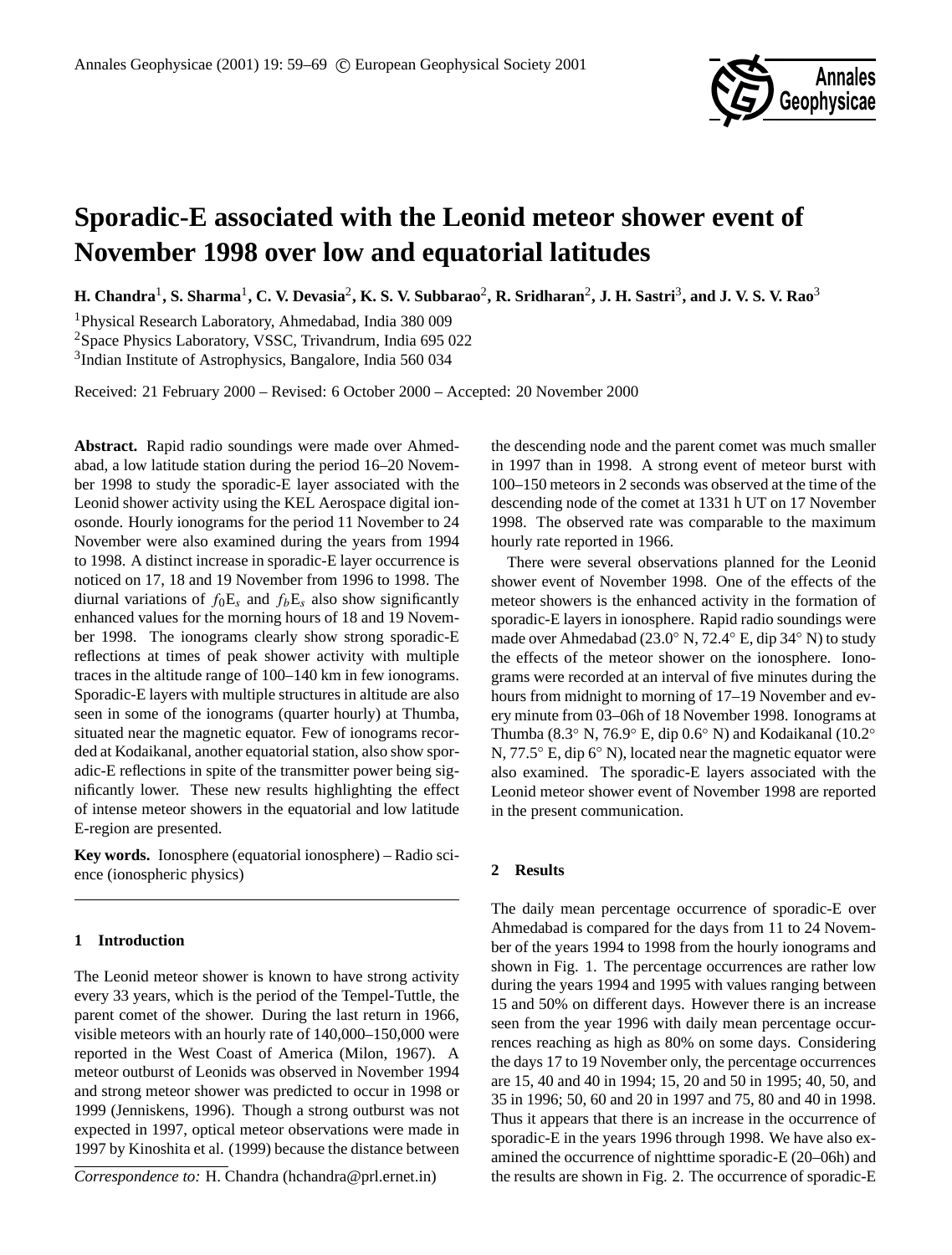

**Fig. 1.** Daily mean percentage occurrence of sporadic-E over Ahmedabad for the days 11–24, November of years 1994–1998 based on hourly data.

is seen to be higher during the year 1998 especially for the night of 17–18 November. The percentage occurrences for the years 1994 to 1998 for this night are 0, 10, 38, 57 and 98 respectively. Thus the occurrence of sporadic-E during night hours increases significantly from 1994 to 1998. Chandra (1978) studied the occurrence of night  $E_s$  over Ahmedabad during high, medium and low sunspot years of the period 1958–67 and found the occurrence to be decreasing with increasing solar activity. Therefore one would have expected a decrease in the occurrence frequency of night  $E_s$  on account of increasing solar activity from 1994 to 1998. This fact further strengthens the conclusion that the increase noted in the occurrence of nighttime sporadic-E over Ahmedabad is due to the enhanced meteor shower activity.

The daily variations of the quarter hourly values of  $f_0E_s$ , the critical frequency, for the three days (16–18 November) of the three years 1996 to 1998 are plotted in Fig. 3. The progressive increase in the number of points for the years 1996 to 1998 indicates the increase in the occurrence of sporadic-E from the year 1996 to 1998. There is an increase in the value of  $f_0E_s$  in the early hours (around 04h) on 18 November 1998. An increase is also seen between 01 and 02h of



**Fig. 2.** Mean nighttime (20–06) percentage occurrence of sporadic-E over Ahmedabad for the days 11–24, November of years 1994– 1998 based on hourly data.

19 November 1998. The daily variations of  $f_bE_s$ , which is an indicator of the ionization associated with the sporadic-E layer, for the three days are shown in Fig. 4. These are based on hourly ionograms for the years 1996–1997 and quarter hourly ionograms for 1998. There is a clear indication of an increase in the nighttime values of  $f_bE_s$ , during the night 17–18 November 1998. Thus there is evidence for the meteor shower activity enhancing the ionization of sporadic-E layers.

Few selected ionograms recorded over Ahmedabad during the nights of 17–18 November 1998 are reproduced in Figs. 5, 6. On 17 November sporadic-E first appeared at 0040h and lasted for about half an hour. Another sporadic-E patch appeared later at 0120h and disappeared at 0145h. A stronger event started at 0155h with two traces, one at 110 km and the second at 125 km. The trace subsequently was seen at 100 km at 0230h. The sporadic-E echoes were seen again from 0300h with traces at 110 and 130 km. Multiple traces at altitudes between 100 and 135 km were seen right through morning with  $f_0E_s$  exceeding 5 MHz at 0705h.

During the night of 17–18 November, first trace from sporadic-E was seen at 2356h at 115 km which later appeared at 105 km as strong multiple reflections (0129, 0145h). Another patch of strong sporadic-E was seen from 0225h till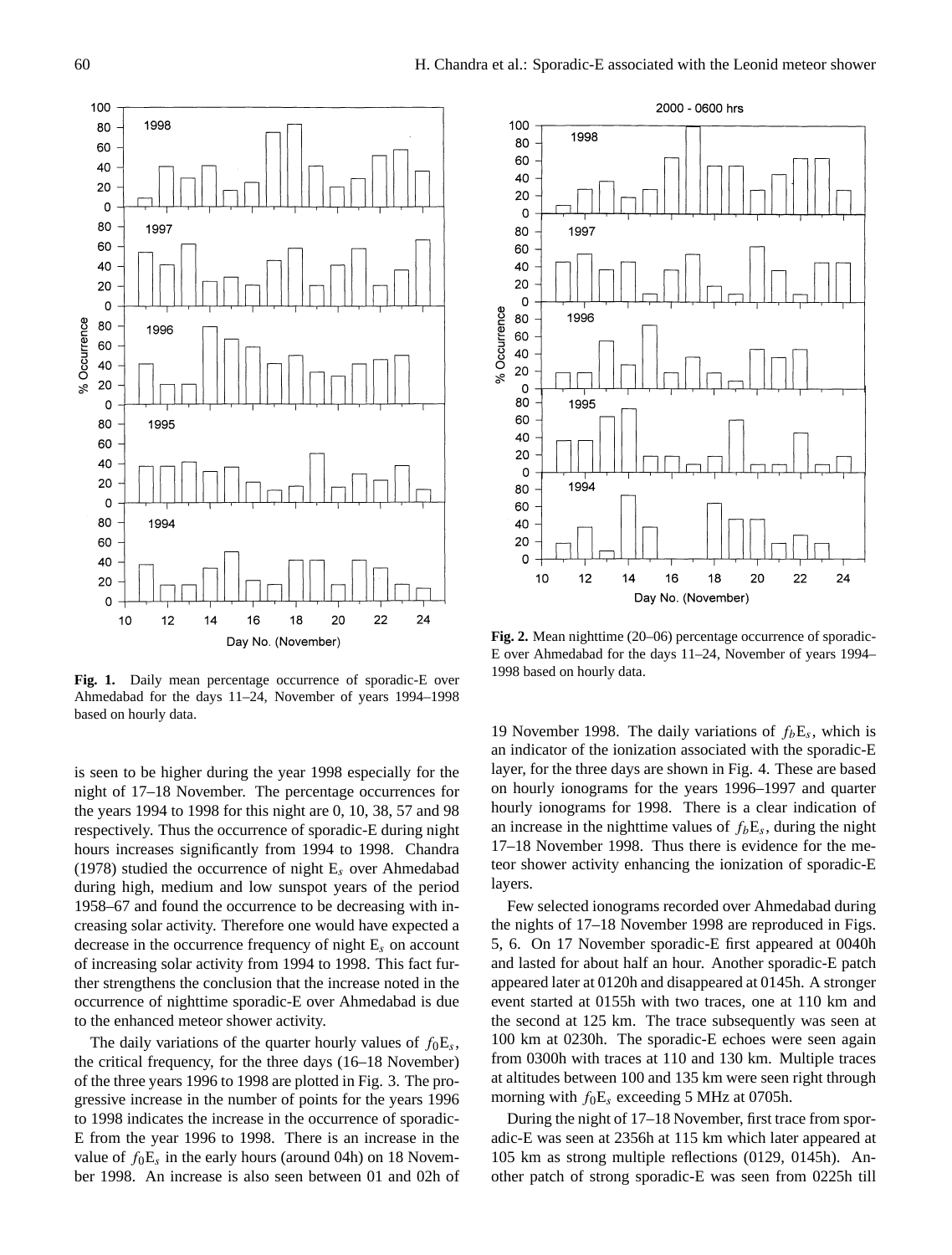

**Fig. 3.** Daily variations of  $f_0E_s$  over Ahmedabad for the period 17 to 19 November for the years 1996–98 plotted from the quarter hourly data.

sunrise. Ionograms from 0225 to 0345h show strong multiple reflections (up to 5 multiples). The F-region traces are partially blanketed from 0225 to 0420h, with  $f_bE_s$  values varying from 2.2 to 3.0 MHz at different times indicating increased ionization. Since the  $E_s$  is of blanketing type, the additional stratification seen around 130 km at 0225h has to be necessarily due to oblique echoes. The high order multiples essentially indicate that most of the probing radio wave is reflected straight down by the  $E_s$  layer which often is encountered when the layer is thin and sharp with steep gradients. This is consistent with the increase in blanketing frequency. An additional trace appeared at about 130 km (0225 to 0420h).

Two sequences of ionograms recorded every five minutes over Ahmedabad on 17 November 1998 are shown in Fig. 7. The first sequence shows traces of sporadic-E reflections appearing at 100 and 125 km on the ionograms at 0155h and 0200h. At 0205h there are three traces seen at 100, 115 and 130 km. The reflections from 130 km are quite strong and even its second multiple is seen. The ionogram at 0210h shows yet another trace of reflection at 160 km while the other three traces are seen at 0215h also. The second sequence in Fig. 7 shows sequence of ionograms from 0500h to 0545h on 17 November 1998 over Ahmedabad. At 0500h there are echoes from 100 km and 110 km and very weak trace at 140 km. The ionogram at 0505h shows strong echoes from 100 km and echoes from 130 km and 155 km (weak). The reflection at 155 km is seen at 0510h also but the trace at 130 km has disappeared. At 0515h traces are seen at 100, 120 and 130 km but only one trace at 100 km is seen at 0520h. Two traces at 110 and 130 km are noted at 0525h



Fig. 4. Daily variations of  $f_bE_s$  over Ahmedabad for the period 17 to 19 November for the years 1996–98 based on hourly data for 1996–97 and quarter hourly data for 1998.

followed by single broad traces between 100 and 120 km at 0530h. Weak reflection from 100 km and strong reflections from 125 km are seen at 0535h and the ionogram at 0540h shows only a single trace from 125 km. Finally the ionogram at 0545h shows two traces at 110 km and 130 km. Thus the echoes are some times stronger from 100 km while at times the echoes from higher range are stronger than the echoes at 100 km. These characteristics are different from those seen in the normal sporadic-E events and are probably due to the meteoric ionization produced due to bursts of meteors travelling at different velocities. These aspects are discussed later.

We have also examined the ionograms at stations located closer to the dip equator in order to examine the various manifestations of the shower. Few examples of ionograms at Thumba are shown in Figs. 8, 9. On 17 November 1998 sporadic-E traces were seen at 0215h around 115 km. The layer is stronger at 0300h with  $f_0E_s$  close to 7 MHz. And also there are additional traces at 150 and 160 km. However at 0315h there is only a single trace at 135 km and by 0330 it reduces into a weak layer. Another patch of strong  $E_s$ appears at 0345h with traces at 115 (exceeding 6 MHz) and 145 km. The ionogram at 0400h is marked with three traces at 110, 130 and 155 km. The traces are seen at lower ranges in subsequent ionograms and at 0430h seen at 100, 110, 115 and 125 km. An additional trace extending up to 8 MHz at 190 km is also seen at 0430h. The multiple structure remains up to 0600h with four clear traces at 0545 and 0600h.

On the night of 17–18 November 1998 echoes at 110 and 120 km appear at 2230h. This patch is seen up to 2345h. Later sporadic-E traces were seen at 0315h (110 km) and at 0400h (165 km). Based on these it could be concluded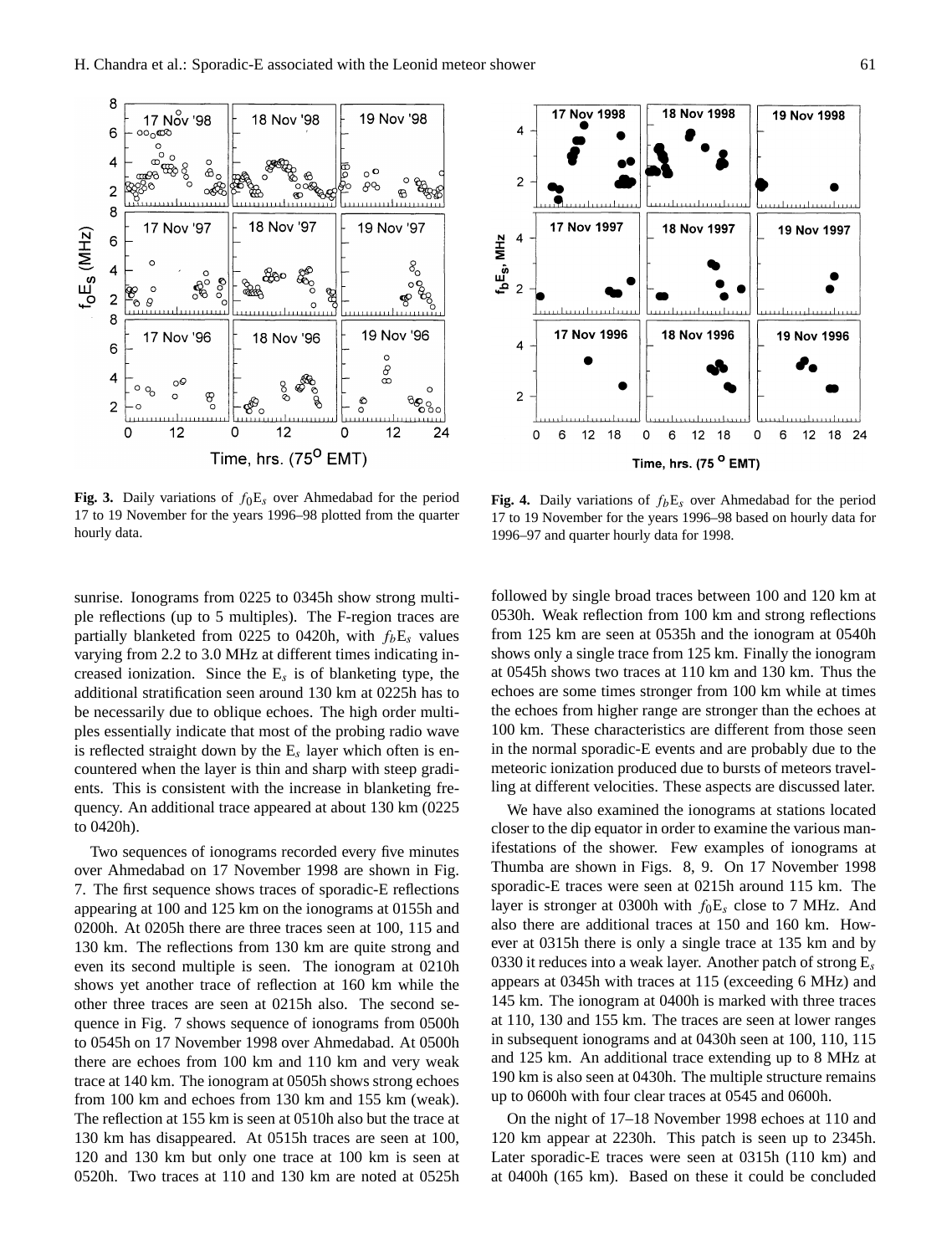700° Τm 400 400 KM : 0040 Km  $\overline{0155}$ 0345 f  $300$ КIJ  $300$  $300$ KĦ Κm 200 **200**  $\overline{K}$ <sub> $\overline{M}$ </sub>  $200$ ΚĦ ٢M  $100$ Κm  $100$  $100.$ Ý ÷ ÷  $\overline{11}$ ò, Ϊï  $400$ 0055  $400$  $\overline{K}$ M **400**  $\overline{\mathsf{K}}$ m 0210 0405  $300$ KÜ  $300$ أأدوعنا Κñ  $300$ κñ  $200$ Κï 500  $200$ ππ Ķñ  $\frac{1}{\binom{2}{1}}$ 19  $100$ FΜ  $\epsilon_{\rm i}$  $100$ kn 100 ÿ, ...  $\mathbf{i}$ ţ  $\mathsf{r}$  $\mathbf{I}$  $\ddotsc$  $\overline{11}$  $400$  $\frac{1}{400}$ Ķπ κm 0105 400 KM 0230 0425  $\bullet$  $300$ ĶΜ  $300$ κπ 300 Κn £ فرند  $200$ π  $200$ ŦИ  $200$ KM  $\ddot{\phantom{0}}$ ŕ  $\ddot{\phantom{a}}$ ۱ż۱. kit<br>I  $33.7$  $100$ 700° Ķπ  $\overline{100}$ ĶМ  $\mathbf{I}$  $\ddot{\phantom{1}}$ ÷ ۰li | ||  $\mathbf{\mathcal{L}}$  $\overline{\mathbf{a}}$ d. İ ... 188  $700$ ΚW  $400$ Κm.  $400$ κπ 0120 0505 0300 kn. <u>,300</u>  $300$ Km. 300 KH  $200$ Km  $200$  $\overline{\mathsf{K}}$ m  $200$ ΚM  $\ddot{\phantom{a}}$  $\mathbf{r}$  is  $\overline{109}$  $100$ ĶĪï  $14$ d Ķіл  $\mathbb{T}$ f Ķм  $\mathbf i$ T  $\overline{1}$  $\ddot{\cdot}$  $\ddotsc$  $\ddotsc$ "KN  $700$ 400  $\overline{\mathsf{K}}$ m  $400$ ΚM 0125 J 0640 0320 300 KM. 300 κπ  $300$  $\overline{\mathsf{K}}$ m  $200$ 200 Κñ 500 ζĦ KM بسبا  $\mathbf{L}$ <u>uit</u> ।<br>पुर  $700$ ŸΜ  $100$  $700$ Κŋ  $\mathbf{u}$  $\overline{\phantom{a}}$ Ù  $\mathbf{I}$  $\ddot{\bm{u}}$  $\overline{a}$  $400$  $700$ Ϊ. Τκπ, **A00** πï 0325 0705 0145 300 K٣ 300 Ķπ  $300$ ζĤ  $700$  $\overline{\mathsf{kn}}$  $7200$ ΚM 200 KĦ k P.  $100$ ķη  $100$ ণ ្បក់ Ñu ļ₩ 4  $\cdot$  $\ddot{\phantom{a}}$  $\ddot{\phantom{a}}$  $6\phantom{1}$  $\bf{8}$  $\overline{\mathbf{2}}$  $\ddot{\bf{4}}$  $\ddot{\phantom{a}}$  $\boldsymbol{6}$  $\overline{\mathbf{2}}$  $\overline{\mathbf{2}}$ 6  $\mathbf{1}$  $\overline{\mathbf{4}}$ 

## FREQUENCY, MHz

**Fig. 5.** Selected ionograms over Ahmedabad from 0040 to 0705h of 17 November 1998 showing the development of sporadic-E associated with Leonid shower activity.

VIRTUAL HEIGHT, KM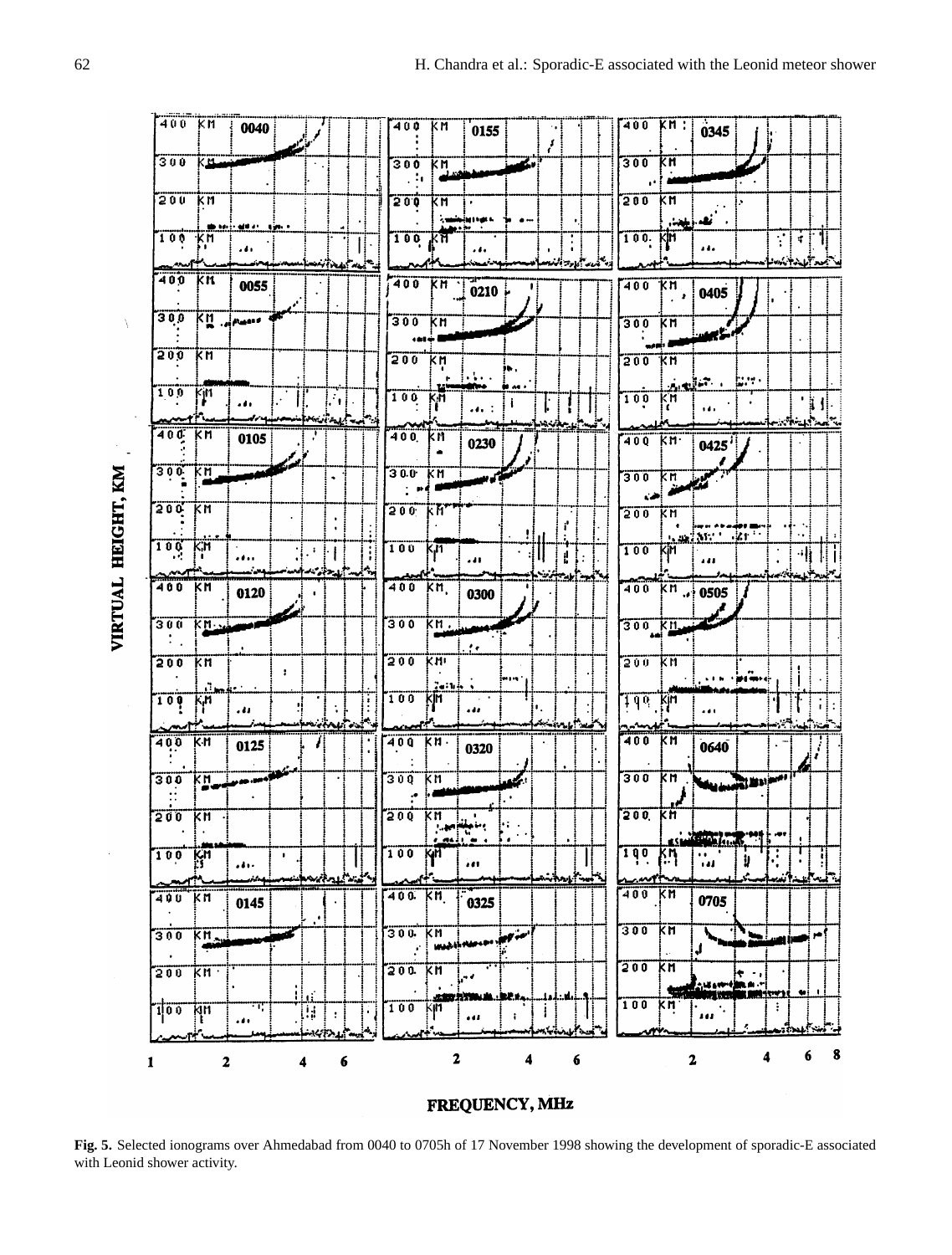

**Fig. 6.** Selected ionograms over Ahmedabad during the night 17–18 November 1998 showing the development of sporadic-E associated with Leonid shower activity.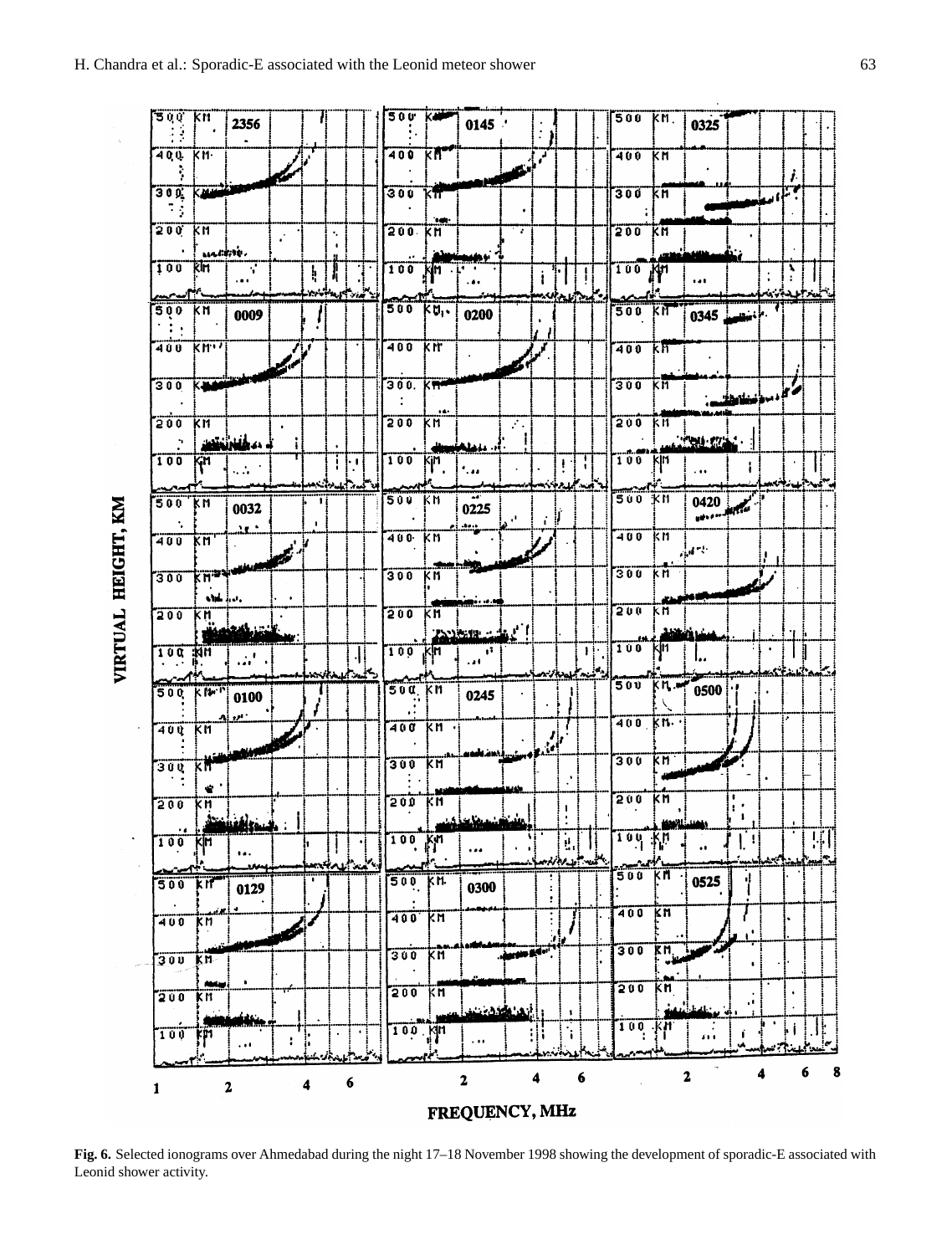

**Fig. 7.** Two sequences of ionograms at 5 minutes interval over Ahmedabad from 0155 to 0215h and from 0500 to 0545h of 17 November 1998 showing the development of sporadic-E associated with Leonid shower activity.

that the sporadic-E layers at Thumba were also associated with meteor shower activity but showed distinctly different characteristics. The ionograms at Kodaikanal situated near the dip equator did not indicate any sporadic-E layers during the night of 16- 17 November 1998. However there were sporadic-E layers seen in few ionograms of 18 November (0115, 0130 and 0145h) and on 19 November 1998 (0130, 0215 and 0245h). It must be noted that the ionosonde at Kodaikanal was functioning with low transmitter power during November 1998. The variations with time of  $f_0E_s$  at the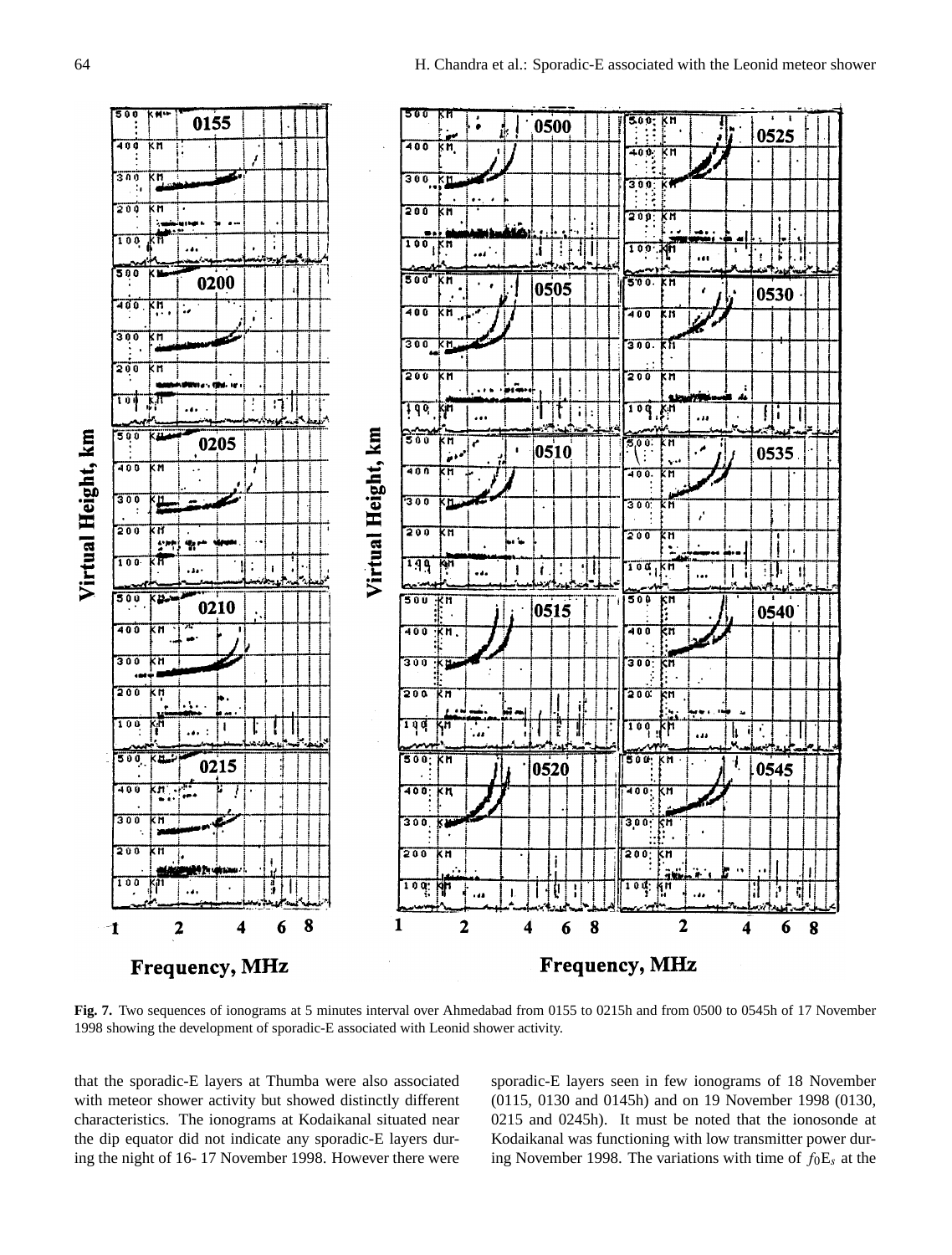

**Fig. 8.** Selected ionograms over Thumba from 0215h to 0600h of 17 November 1998 showing the development of sporadic-E associated with Leonid shower activity.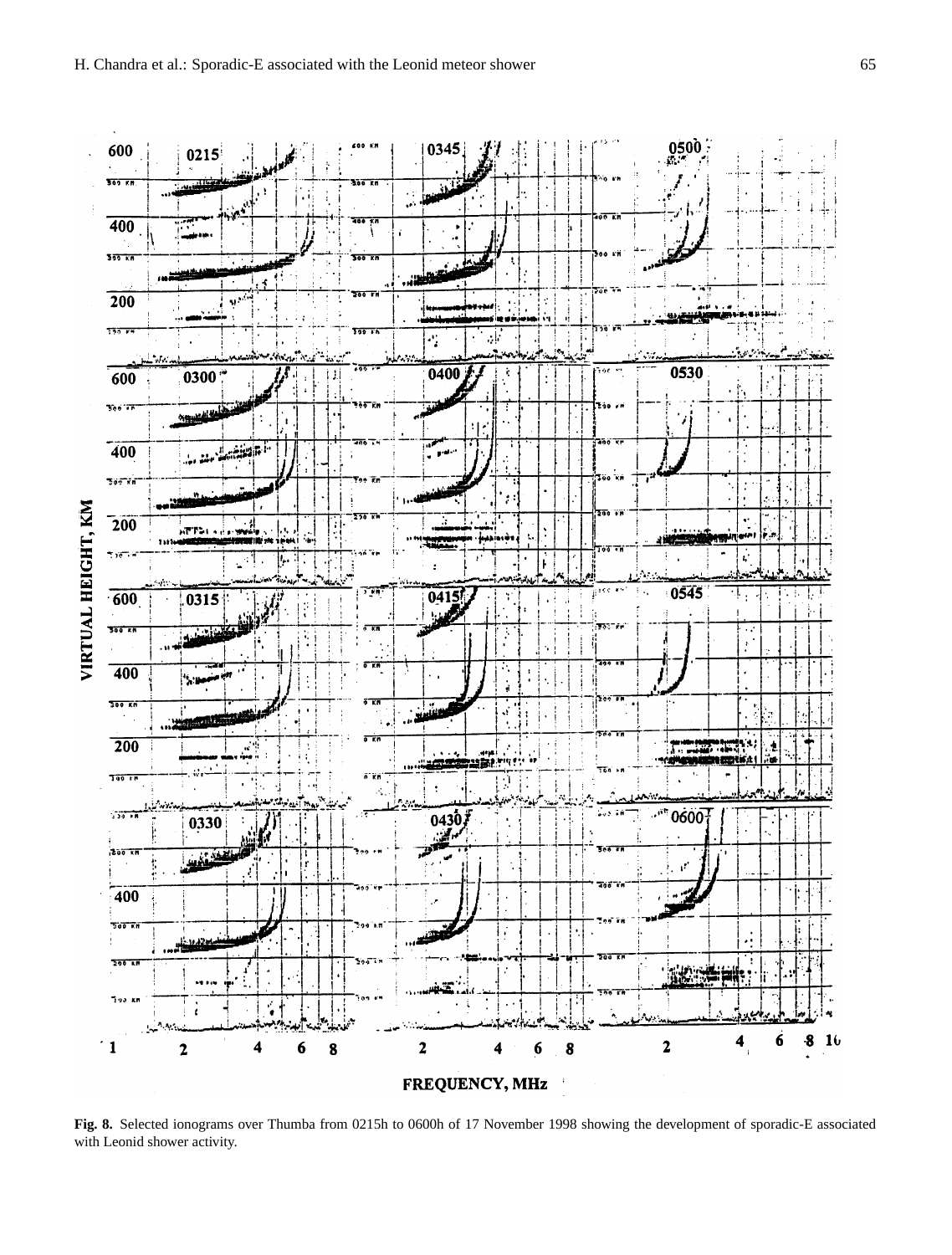

**Fig. 9.** Selected ionograms over Thumba during the night of 17–18 November 1998 showing the development of sporadic-E associated with Leonid shower activity.

three locations Ahmedabad, Thumba and Kodaikanal during the period 17–19 November 1998 based on quarter hourly ionograms is shown in Fig. 10. High values of  $f_0E_s$  are seen at Kodaikanal at 0115–0145h on 18 November 1998.

## **3 Discussion**

Quite a few studies have been carried out in the past on the possible correlation of meteoric activity with the sporadic-E layers seen usually in the ionograms. Short-lived echoes were often noticed from the E-region from the night-time radio soundings. Schafer and Goodall (1932) reported association of the intermittent  $E_s$  echoes at altitudes between 100 and 200 km with the Leonid meteor showers. Appleton and Naismith (1947) reported longer- duration sporadic-E during periods of shower activity. Ellyet and Goldsborough (1976) and Whitehead (1970) have summarized the results on the contribution of metallic ions in the formation of sporadic-E. Ellyet and Goldsborough (1976) have further studied the relationship of meteors to sporadic-E and identified three classes of meteor produced sporadic-E, termed as  $E_m$ . Class 1 of  $E_m$  is the instantaneous partially reflecting echo due to a single meteor trail, which has lifetime of minutes at ionosonde frequencies. Class  $2 E_m$  is of rare occurrence where meteor shower is sufficiently strong so that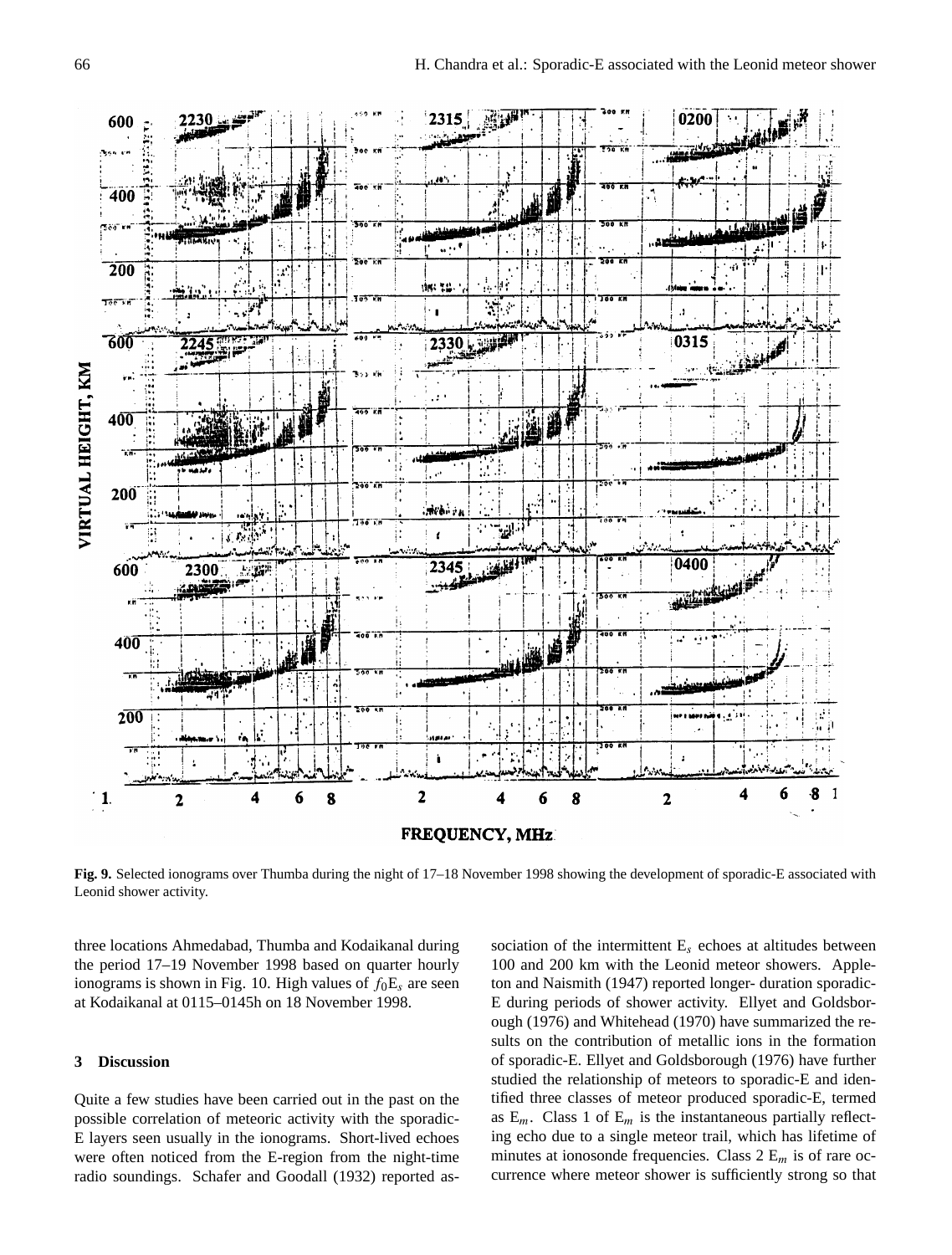

**Fig. 10.** Daily variations of  $f_0E_s$  over Ahmedabad, Thumba and Kodaikanal for the period 17–19 November 1998 based on quarter hourly values.

it controls the top frequency of  $E_s$  echo on ionogram. Class 3 of  $E_m$  is the  $E_s$  layers produced by subsequent action of wind shears on residual meteor ion concentration. Goldsbrough and Ellyett (1976) confirmed the correlation of the percentage occurrence of class  $1 \text{ E}_m$  with meteor rate count. From the VHF (49.68 MHz) oblique propagation experiment conducted in Japan during IGY period, Sinno (1979) found intensity of scattering to be correlated with the meteor burst rate. He found that based on daily rate of meteor echoes and daily incidence of sporadic-E, the maximum cross-correlation is seen after a time lag of one week during winter and two weeks during summer. Gupta (1990) reported from in-situ measurements of electron density from Thumba, near the magnetic equator that sharp layers of ionization are preferably present on days with meteoric activity.

Rajaram and Chandra (1991) studied the signatures of the Dhajala meteorite event over the western part of India on the night of 28 January 1976 based on the quarter hourly radio soundings from Ahmedabad. The meteorite event was sighted over Ahmedabad at 2040h. The ionogram at 2045h showed an indication of underlying ionization from the presence of both ordinary and extra-ordinary traces at the lower frequency end of the F-region trace (group retardation). Sporadic-E layer trace at 130 km was seen at 2100h. However the ionogram at 2115h showed sporadic-E with multiple structures. Three strata separated by about 6 km were seen both at 2115 and 2130h. The ionization was thus seen between 120 and 140 km for nearly an hour and occasionally stratified into several layers. Since the occurrence of night  $E<sub>s</sub>$  over Ahmedabad during the month of January is not frequent (there was no sporadic-E activity during  $\pm 15$  nights in the local time of 20–22h) the sporadic-E layer observed was associated with the Dhajala meteorite event.

The stratified feature of the sporadic-E layers observed both at Ahmedabad and Thumba adds further credence to the meteoric origin of the ionization. Ionization layers during meteor showers have been observed stratified at 5 km intervals between 100 and 125 km (McKinley and Millman, 1949). Gupta (1990) observed from Thumba multiple layers of sporadic-E, with semi thickness of 5 km and separated by 10 km, from the rocket-borne Langmuir probe data on meteor shower days. It is concluded that the strong meteoric shower activity results in the formation of sporadic-E layers. Though the above results indicate the possibility of  $E_s$  layers having a close linkage with meteoric activity, there are numerous examples where the results are inconclusive.

The reason for the prevailing ambiguity could be thought of as follows. It is well known that different radio probing techniques like VHF radar and ionosondes respond differently to the structures in the ionosphere. While the VHF radar respond to field aligned irregularities, the ionosondes detect the specular reflections when the probing frequency is less than the critical frequency. However, in certain cases when plasma density irregularities are present in the magnetic equatorial region scatter echoes would be seen far beyond the critical frequency of the layer (the transparent type of sporadic-E,  $E_{s-q}$ ) unlike in the case of blanketing type of sporadic-E layers. These diffuse transparent echoes would be at the same altitude (virtual height) independent of the probing frequency (Figs. 5, 8) and would permit probing of the regions higher above. These irregularities are generated due to plasma instabilities, which operate under certain basic condition in the ambient electric field, and other neutral and electrodynamical parameters. Periods of meteoric activity essentially provide the background plasma density profile mainly constituted of long-lived metallic ions. If the other conditions are not favourable, then the manifestation of these layers as sporadic-E layers in the ionograms might as well not take place. It is well known that the background conditions significantly vary with latitude and therefore similar manifestation need not be seen from different stations, and this would explain the different features observed in the ionograms from Ahmedabad and Thumba/Kodaikanal. Over Ahmedabad, a low latitude station, wind shear mechanism (Axford, 1961; Whitehead, 1961) would be effective due to the finite inclination of the geomagnetic field lines. Longlived metallic ions would be accreted due to the neutral dynamical effects into thin layers of ionization. On the other hand, over Thumba, a dip equatorial station, the wind shear mechanism is rather ineffective. Accretion of ionization has to be necessarily done by means of electrodynamical effects. The polarity of the vertical polarization fields that gets set up at the dip equator (associated with the equatorial electrojet) becomes crucial in this regard. During daytime conditions, under geomagnetic quiet periods, the vertical polarization field is pointing upwards, preventing any sort of accretion of ionization in the E-region, except during counter-electrojet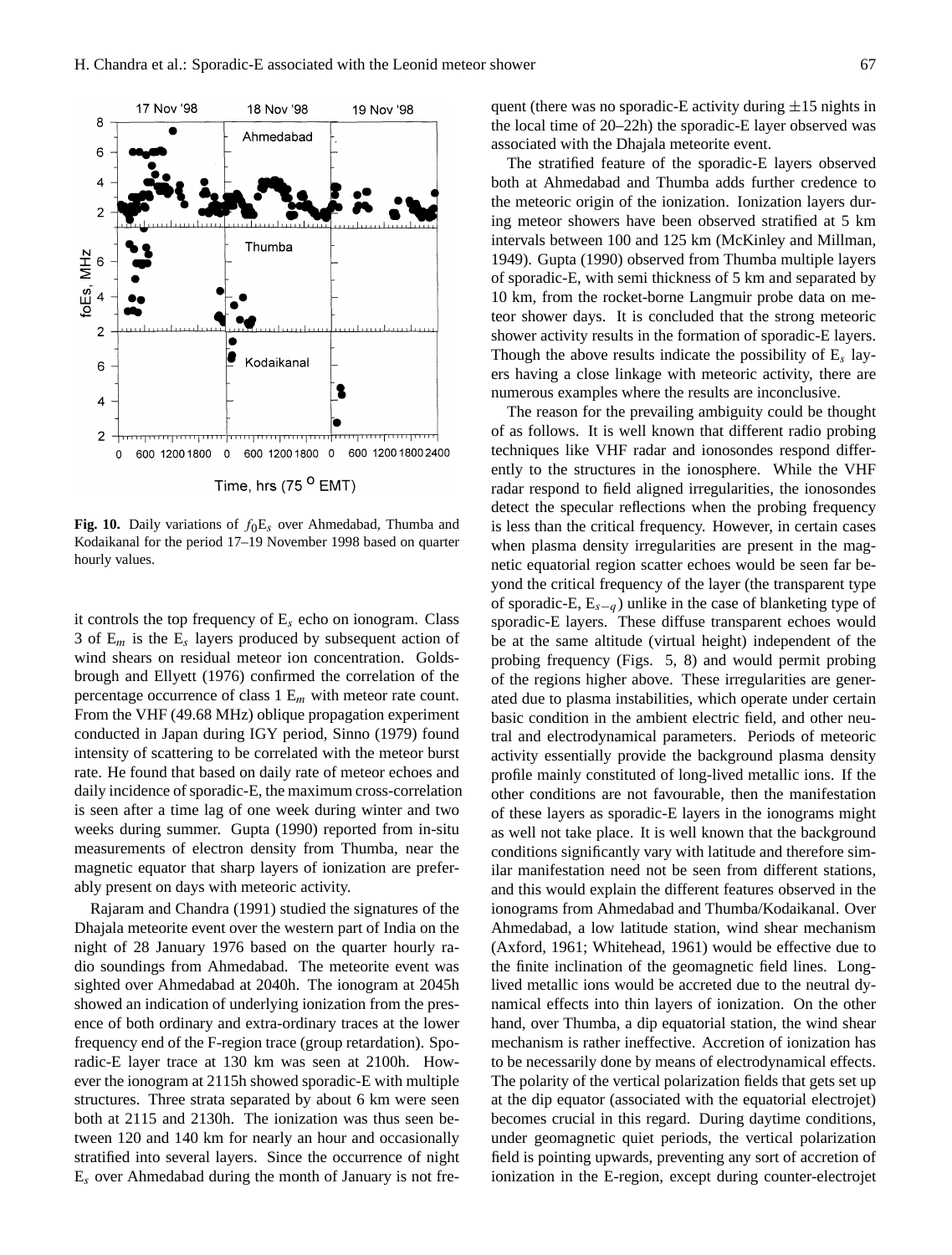periods when the reverse happens (vertical polarization field pointing downwards) which results in the formation of blanketing  $E_s$  layer. The diffuse  $E_{s-q}$  type sporadic-E has been explained to be due to the gradient drift instability where in the electron density gradient and the polarization electric fields are in the same direction (Prakash et al, 1971). The multiple traces seen over Thumba in the E-region are hence thought to be due to the presence of discrete long lived layers formed under the special circumstances of meteoric activity, thus enabling the generation of irregularities manifesting as diffuse traces in the ionograms. This could possibly be one of the reasons for the not so good a correlation of the  $E_s$  layers with well known meteor showers. Hence, the effect on E-layer ionization, is an interesting aspect calling for an in depth study.

As mentioned earlier, the Leonid meteor shower, the event to which the observations presented in this paper belong to, does happen every year, but peaks every 33 years after the comet Tempel-Tuttle had shed a fresh load of cometary debris for the earth to sail through. As the basic comet orbits in a direction opposite to that of the planets and most other objects in the solar system, it means that the cometary debris released by the comet cut across the earth at a relative speed of 72 km/s. Such high velocity impact would have other ramifications, in terms of impact, ionization produced, the altitude of deposition, the extent of the plasma cloud generated etc. Though it is the general picture, the ionospheric observations presented in this paper give some clues to the nature of deposition. At the first instance whenever multiple layers are seen in an ionogram it could be due to two possibilities. When the base level  $E_s$  layer is of blanketing type in Figs. 8, 9, any additional stratification below the blanketing frequency should necessarily be due to oblique echoes. Where the bot- $\tan E_s$  layer is of transparent type it could also be layering of meteoric debris in the vertical direction. If it is due to the former, i.e. horizontally moving structures, then one would expect the patches to be more or less in the same altitude and drifting overhead. Because of the increased slant distances, the echoes arrive at a later time to manifest itself as an additional stratification over head. For the oblique echoes to be recorded in the ionogram, the patches should be in the field of view or within the beam width of the receiving antenna. When we estimate what should have been the angular separation for the two patches more often located at 120 and 150 km, it turns out to be 36°. With the ionosonde beam width of less than 30◦ , it is concluded that the patches could not be due to oblique echoes, more so when the height separation is more than 30 km (Fig. 5, 0320h and 0425h; Fig. 8, 0400h and 0545h). Therefore these patches have to be necessarily due to vertically separated stratification. The multiple layer formation in the altitude region of 100-150 km seen both over Ahmedabad and Thumba during the nights of 17 and 18 November 1998, seem to indicate that cometary debris, on this occasion, had discretely different impact parameter. Which, as one could envisage, depend on the size and velocity of the given material. Since the relative velocity of the debris need not have discrete values, it is felt that if the debris has certain preferred particle sizes, then it would result in the form of discrete layers of ionization. The prevailing electrodynamical and neutral dynamical forcing could assist these long-lived species into thin layers of ionization. The role played by these forcing is important as the standard meteor radar observations usually traced a large altitude extent of the radio meteor trail, though short lived. The persistence of these layers reveals that the species that constitute the same are long lived and could be subjected to the dynamical forcing. The layers formed are extremely sharp, typically with 1–2 km width, as they manifest in ionograms and the earlier one during the Dhajala event was seen as traces at fixed altitudes. The above observations suggest that these layers represent distinctly different regions of deposition, and it gets confirmed from one of the earlier vapour release experiments from an equatorial station Sriharikota, India (Sridharan et al., 1997). Multiple Barium clouds were released around sunset when the clouds were still exposed to the solar radiation, and thus got ionized. These ionized clouds left traces of discrete layers, which persisted for quite some time as seen in the ionograms exactly at the same height region of the vapour release. This observation could be extrapolated to explain the multiple stratification observed during periods of peak meteoric activity.

Once deposited, the meteoric debris consisting mostly of metallic ions could be converged to form sharp layers of ionization due to the prevailing neutral dynamical and/or electrodynamical conditions, thus providing sharp gradients (though narrow) in density, enabling plasma instability mechanisms to generate plasma density irregularities. The localized irregularities cause the spreading of the echoes in the ionograms. From the above discussion it could be construed that a simple correlation study, without taking into account the prevailing neutral dynamical and electrodynamical forcing and the background conditions of the E-region, would be improper. It is believed that systematic analysis of the past data, following the above arguments, would yield a better picture on the role of meteoric activity in the E-region ionization.

*Acknowledgements.* This work is supported by the Department of Space, Government of India.

Topical Editor Mark Lester thanks T. Maruyama and M. A. Abdu for their help in evaluating this paper.

#### **References**

- Appleton, E. V. and Naismith, R., The radio detection of meteor trails and allied phenomena, Proc. Phys. Soc., 59, 461–472, 1947.
- Axford, W. I., Note on a mechanism for the vertical transport of ionization in the ionosphere, Can. J. Phys., 39, 1393–1396, 1961.
- Chandra, H., Seasonal and solar cycle variations in the occurrence of night Es at Ahmedabad, Curr. Sci., 47, 942, 1978.
- Ellyet, C. D. and Goldsborough, P. F., Relationship of meteors to sporadic E 1. A sorting of facts, J. Geophys. Res., 81, 6131– 6134, 1976.